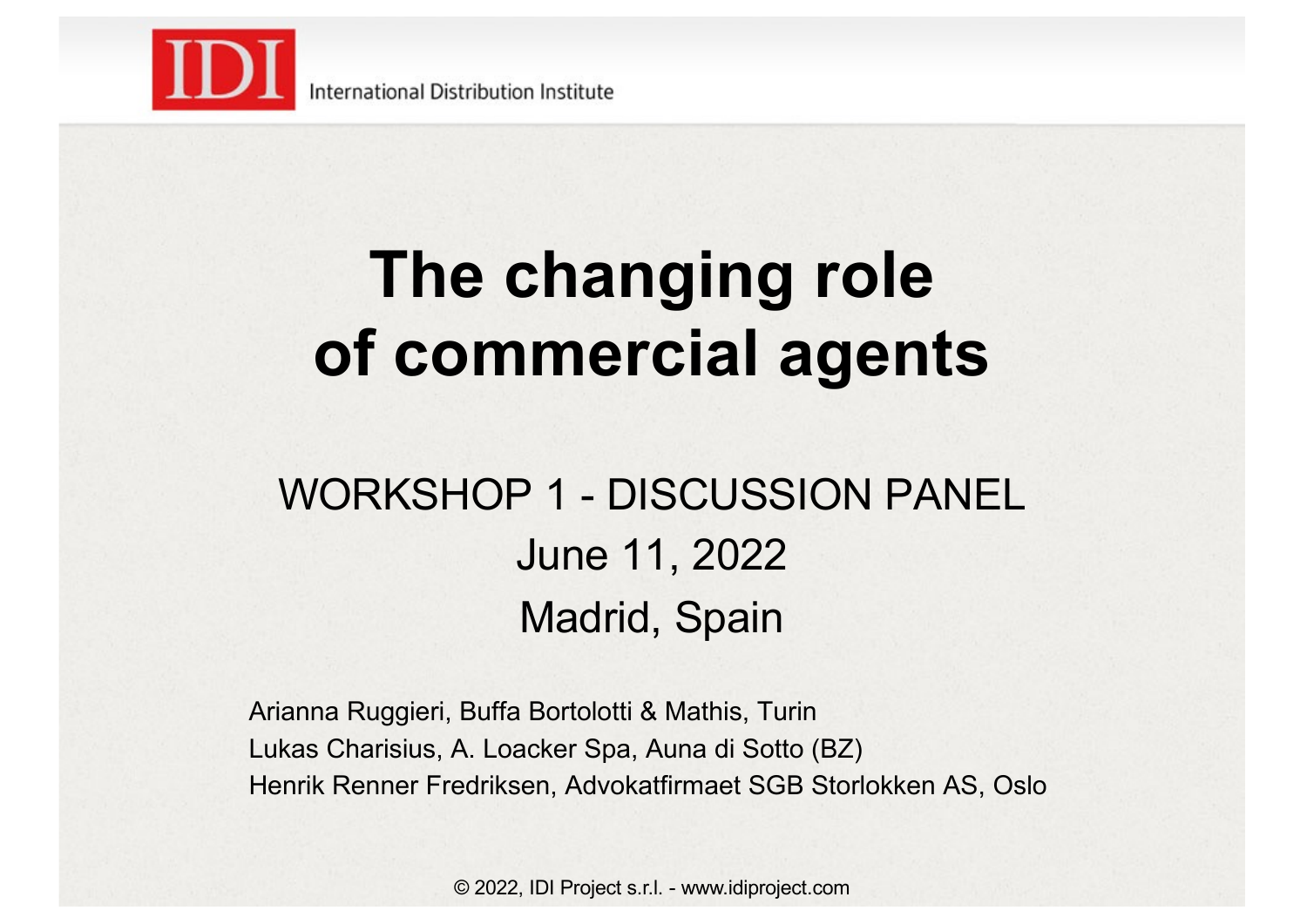

#### **Notion of commercial agent under the Commercial Agents Directive**

#### Article 1 paragraph 2

For the purposes of this Directive, 'commercial agent' shall mean a **selfemployed intermediary** who has **continuing** authority **to negotiate** the sale or the purchase of goods on behalf of another person, hereinafter called the 'principal', or to negotiate and conclude such transactions on behalf of and in the name of that principal.

## **NEGOTIATE**

↓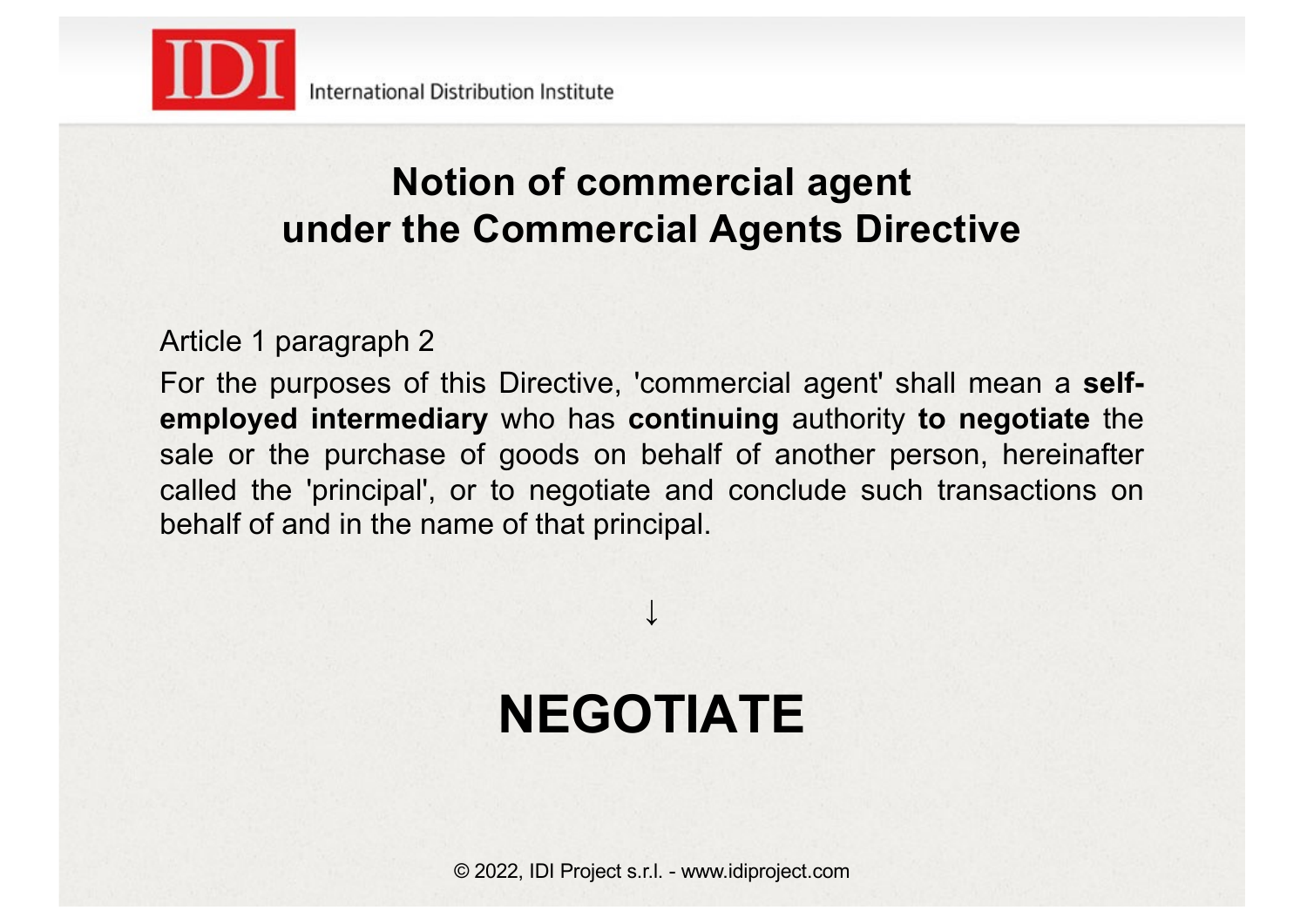

#### **Questions referred to the ECJ on the interpretation of Art. 1 para. 2 of the Commercial Agents Directive**

- *Trendsetteuse* case, C-828/18 (decision of June 4, 2020): A person must necessarily have the power to change the prices of the goods he sells on behalf of the principal in order to be qualified as a «commercial agent»?
- *Zako* case, C-452/17 (decision of November 21, 2018): Does a person, in order to qualify as an agent, have to carry out his activity outside the principal's premises? Can a person be qualified as an agent even if, in addition to promotion activities on behalf of another person, he or she carries out activities of a different nature?
- Broad interpretation
- The increase of principal's turnover as a consequence of the activity performed by the agent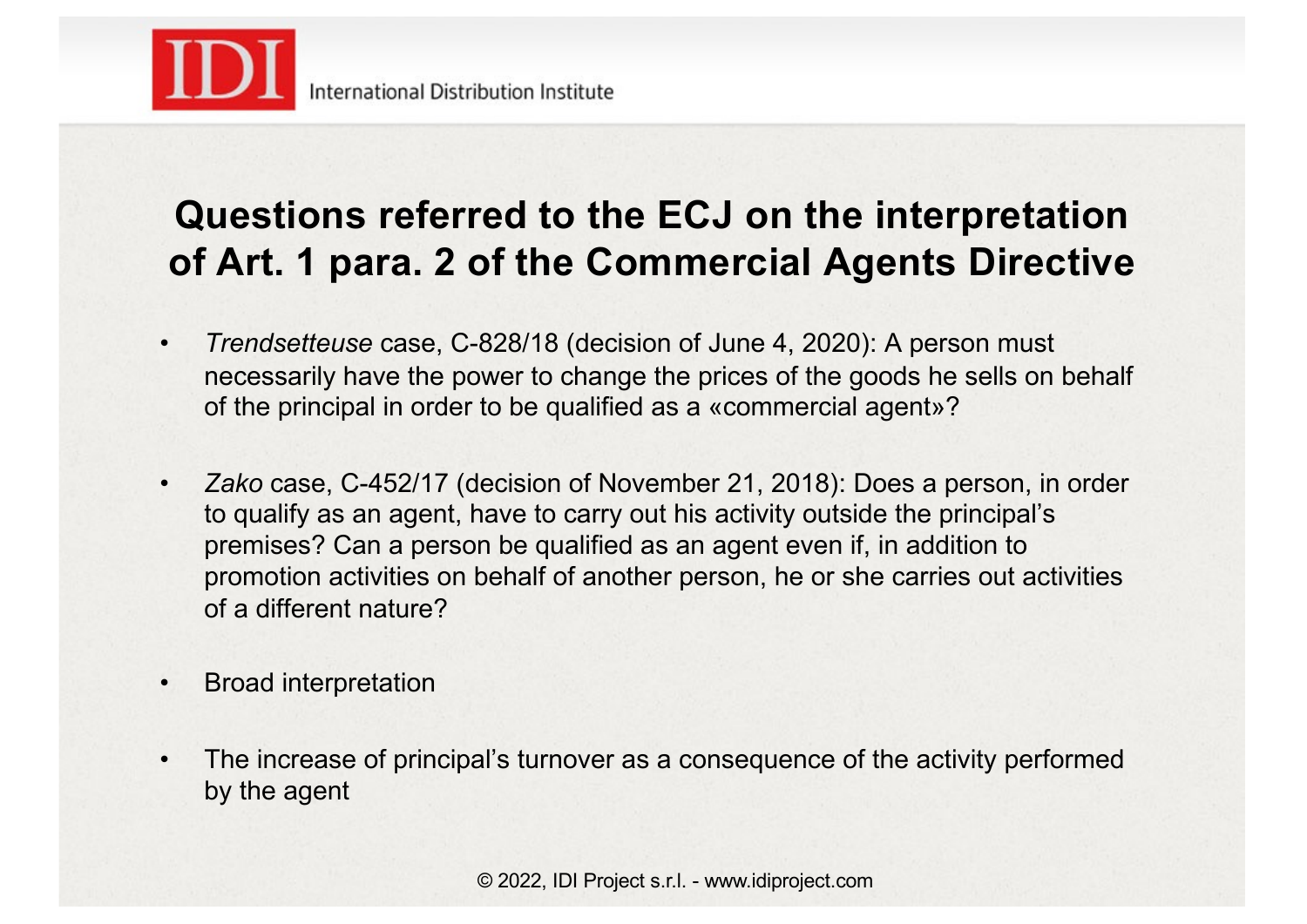

#### **The changing role of the commercial agent**

- Sectors involved (e.g. food industry)
- Different services: positioning of contractual products in the shaffles, visual merchandising, etc.
- New role: merchandising?
- Italian case law: merchandising ≠ agent (Cass. 1998/2017; App. Milano 09/09/2019; contra Cass. 11369/2014; Trib. Milano 1215/2018; Trib. Cuneo 24/04/2020)
- Possible strategies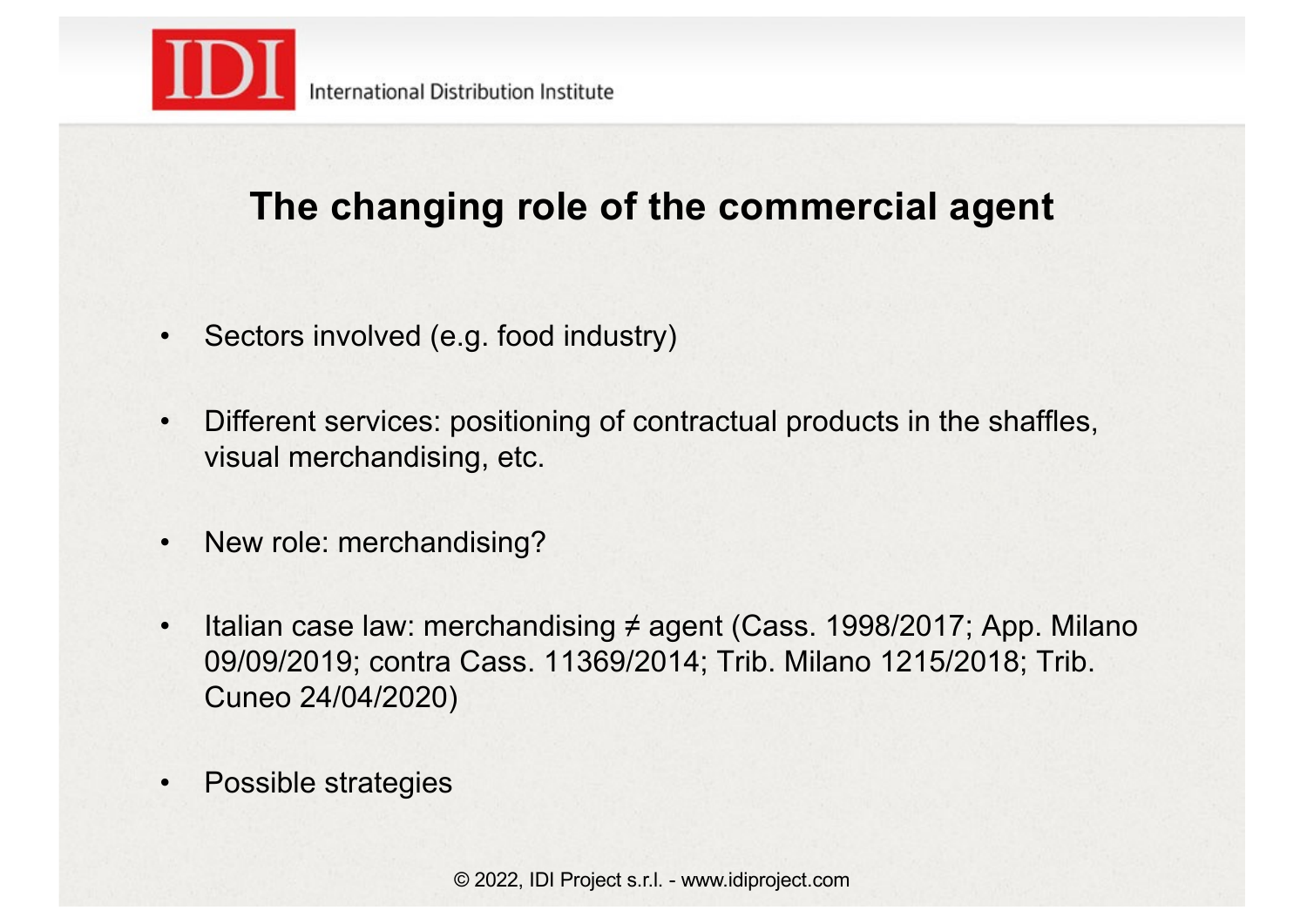

#### **The changing role of the commercial agent**

A pratictal view from Loacker's perspective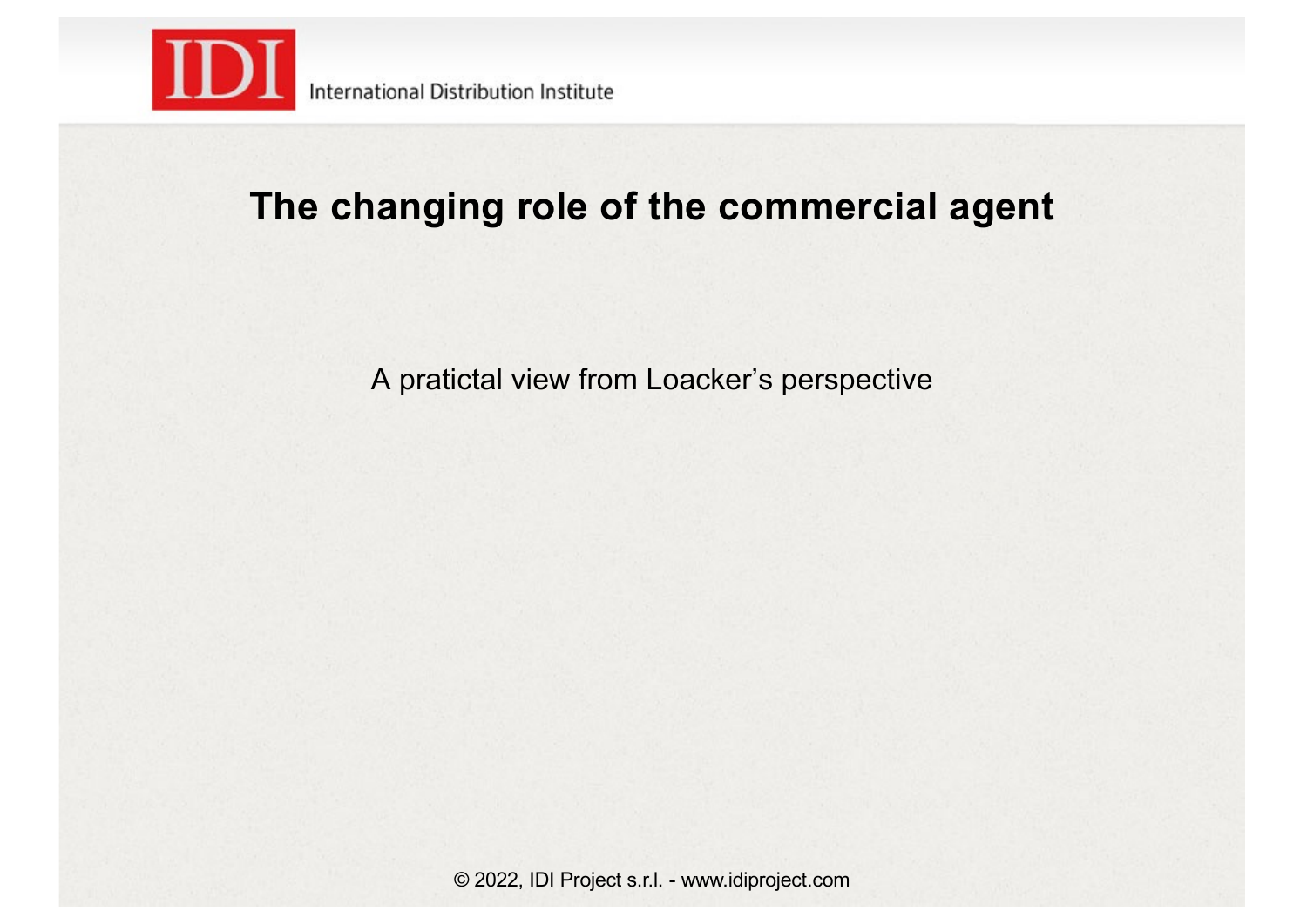

#### • Development

- Direct relationship between principal and customer with regard to orders, i.e b2b online platforms
- New services (in addition or instead of) the traditional one
- Centralised agreements in the food industry
- Question:
	- Still an agent («negotiate»)?
	- The calculation of indemnity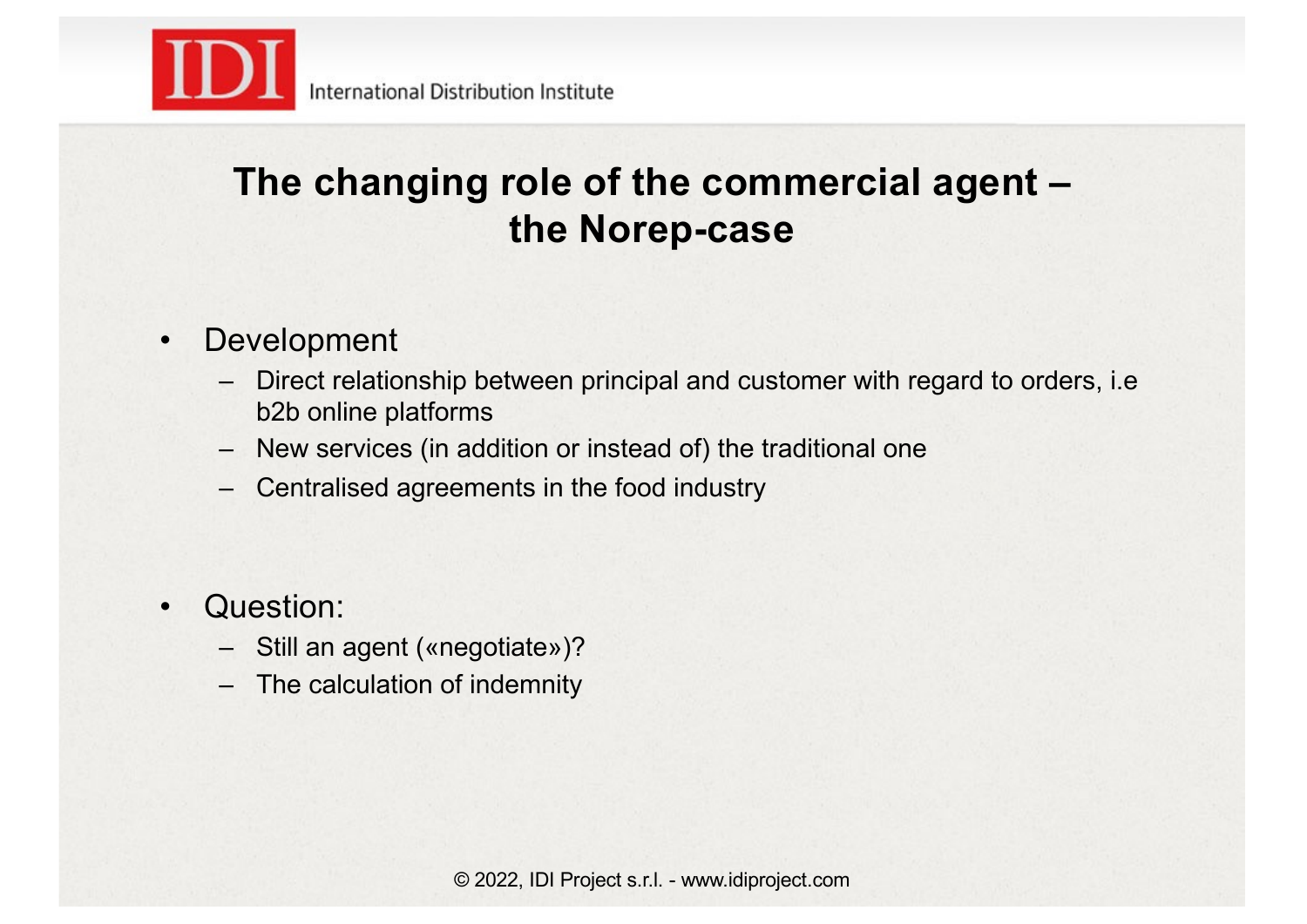

- **Norep case, E-2/21 (EFTA Court)**
- Background of the case
	- Norep
	- The Norwegian food industry three large chains, must have agreement with the chain on a central level. Mandatory and voluntary products
	- Appeal Court:
		- Agency Act interpretation necessary to obtain orders
		- Norep dit not obtain orders as went directly from customer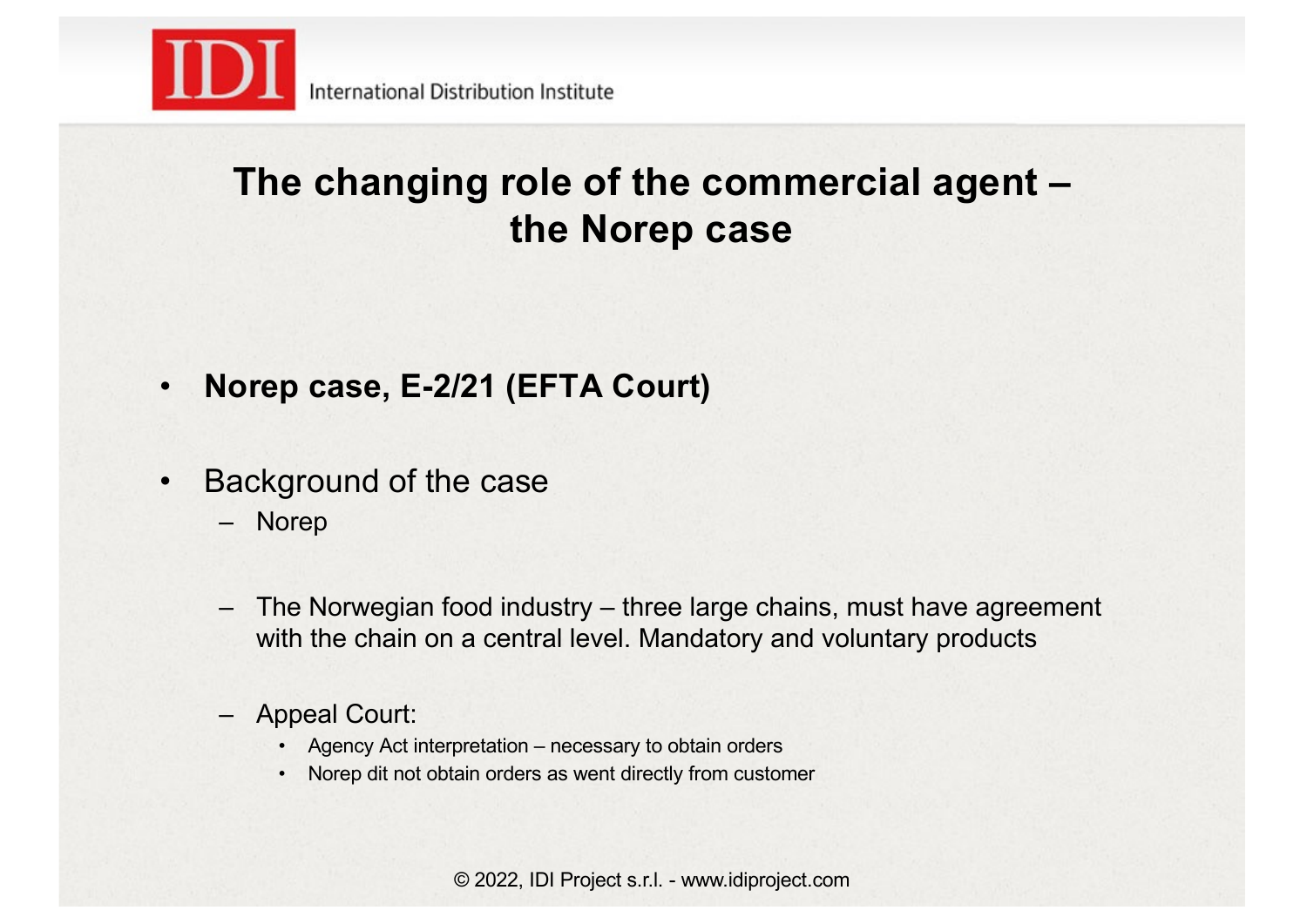

Supreme Court referred two questions to the EFTA Court:

- 1. «Shall the term "negotiate" be interpreted as presupposing involvement with orders from customers to the principal, with the result that the orders may not go directly from customers to the principal?
- 2. If Question 1 is answered in the negative, which factors are relevant in the assessment of whether sales-related activity is to be deemed to be "negotiation"?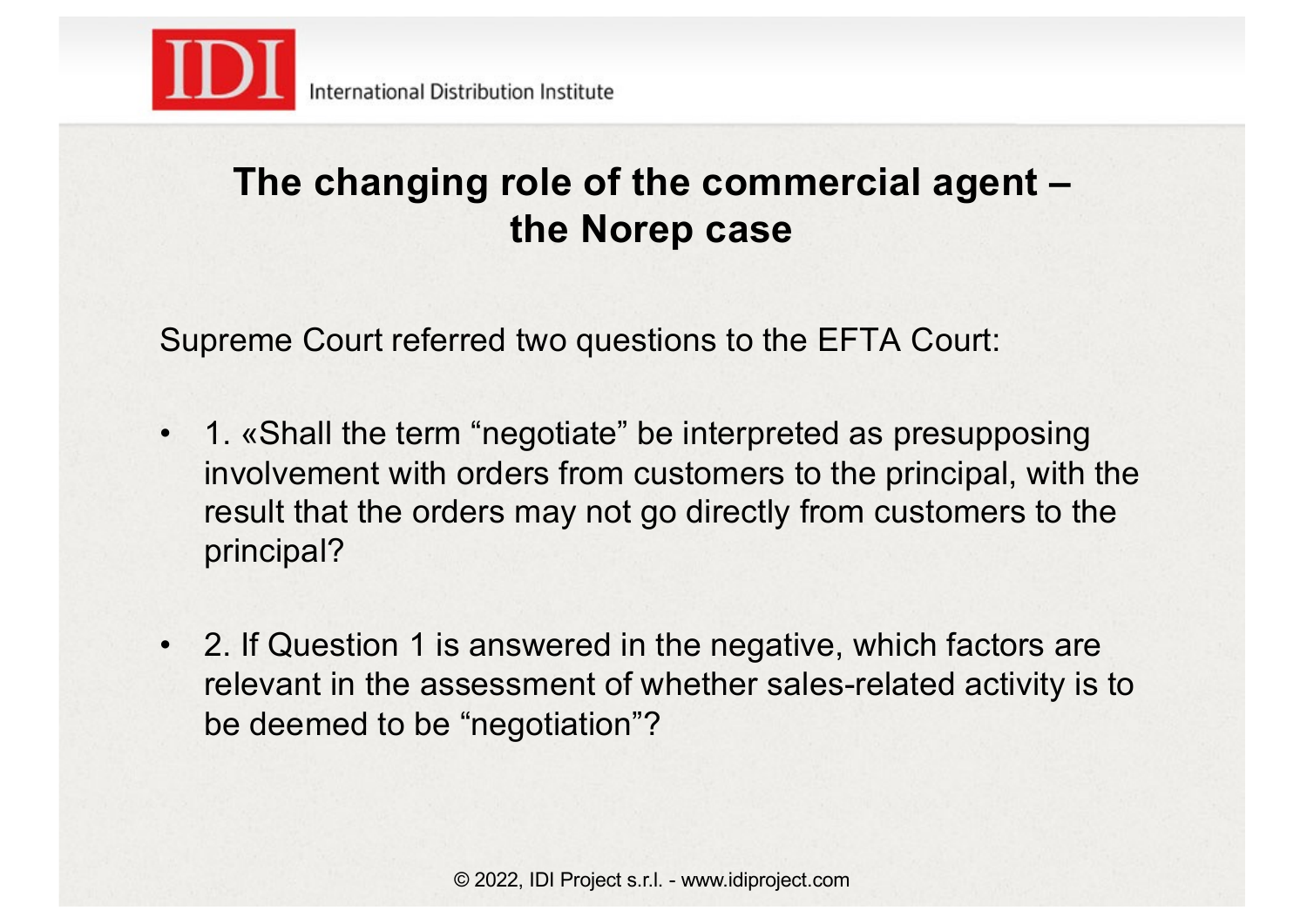

• **Answer to question 1 (not surprisingly)**

• «Negotiate» does not necessarily presuppose the agent's direct involvement with the plaicing of orders or exclude a scenario in which orders go directly from customers to principal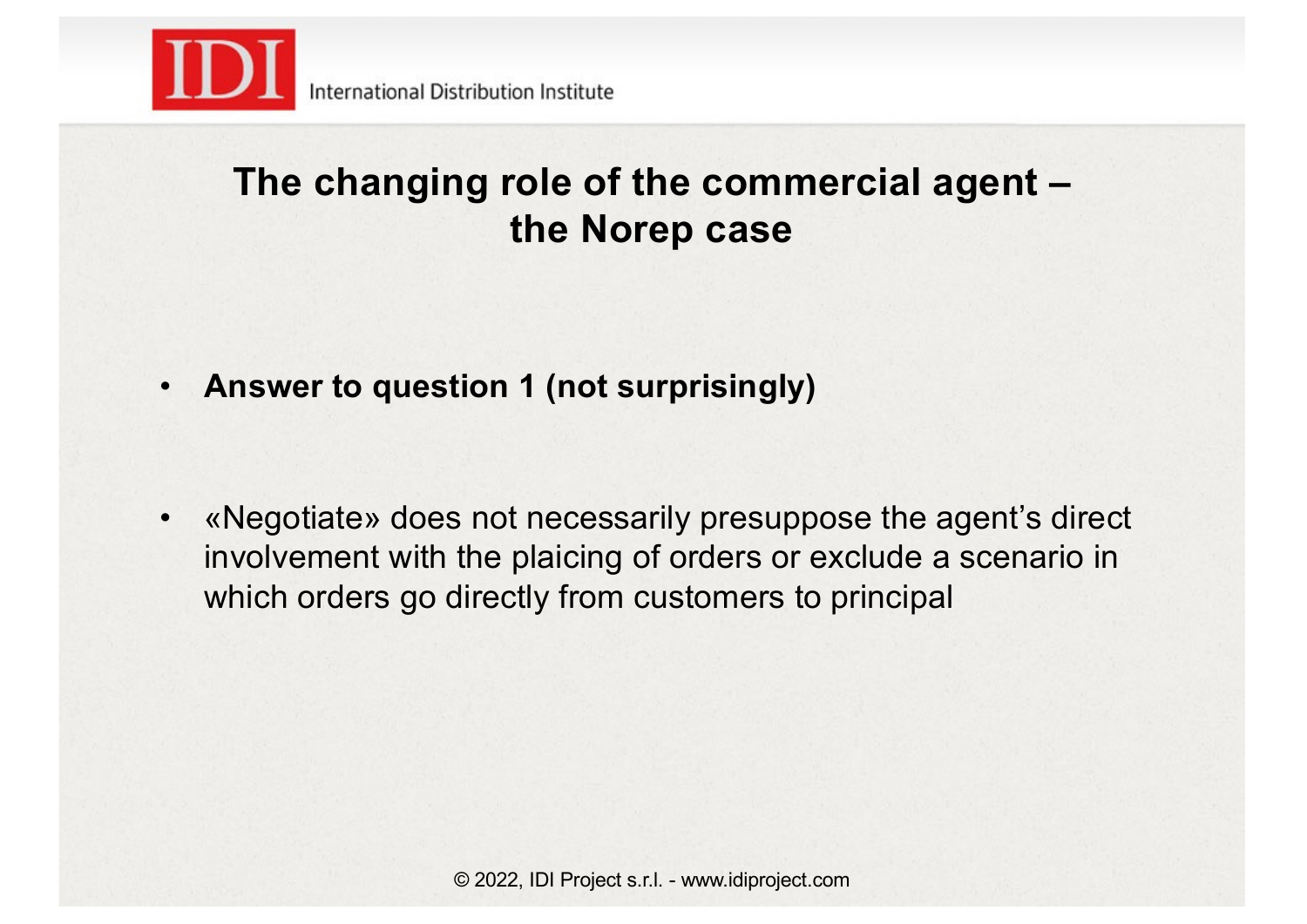

- **Answer to question 2:**
- "Sales-related activity should be deemed to be negotiation (…) if it is **specifically undertaken with a view to achieving the conclusion of contracts of sale or purchase of goods by the principal**, and if the agent acts as an **intermediary** between the principal and his customers."

Other sales-related work Negotiation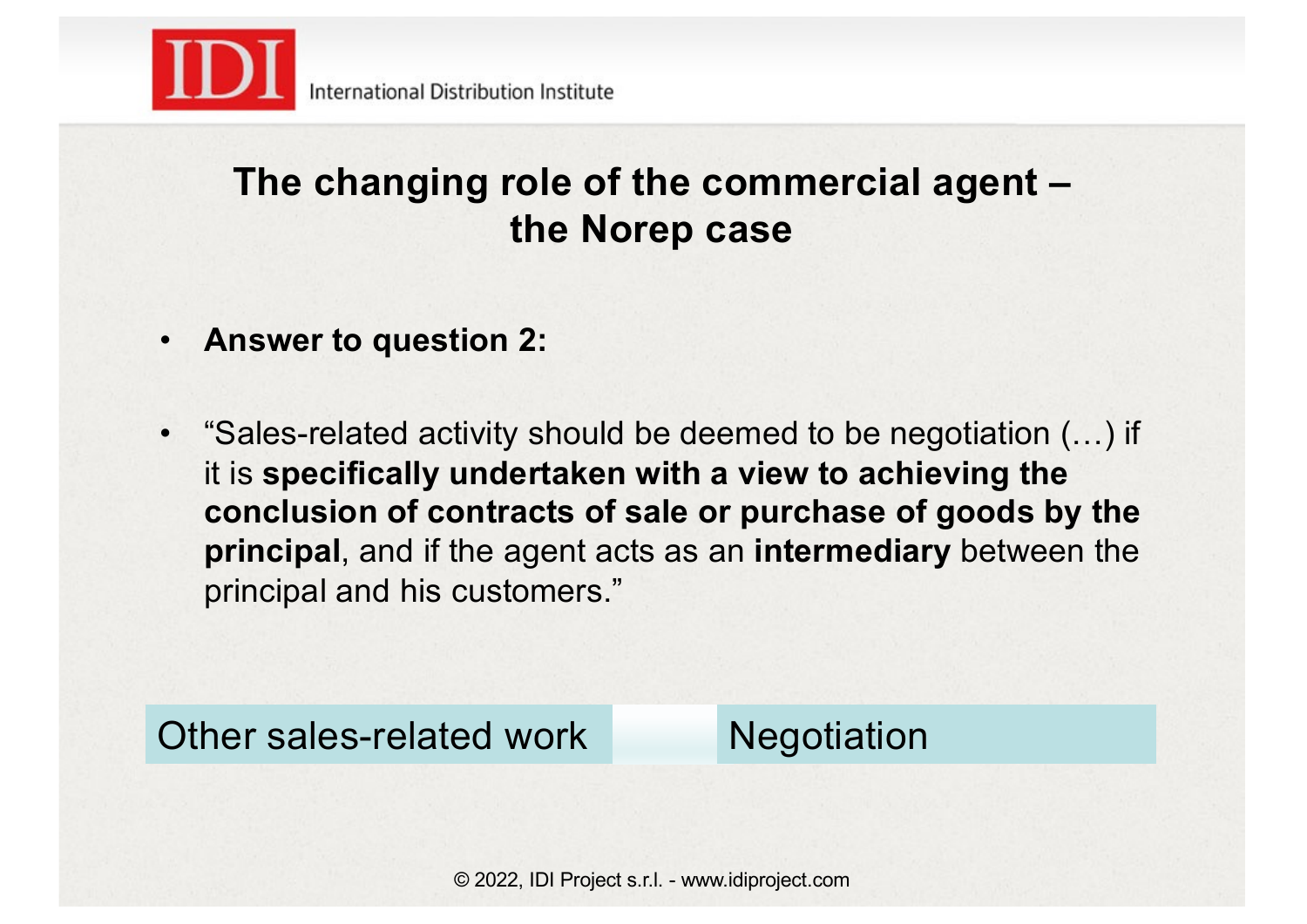

• The commercial agent must act as an **intermediary** - a link between the customer and the principal, appearing as the principal's representative. The mere provision of sales-related or promotional services will not in itself entail that the person acts as a commercial agent.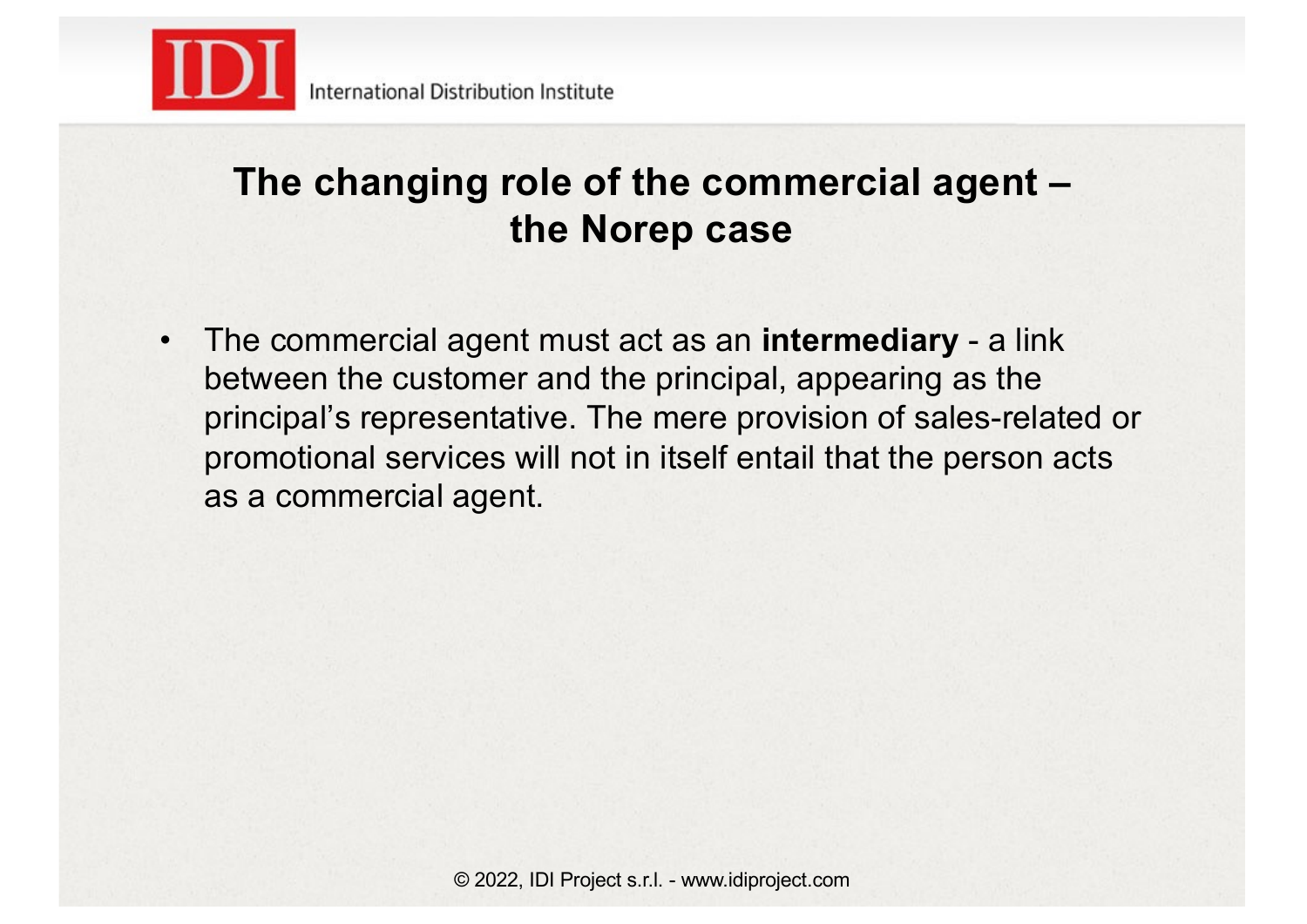

- Up to the national courts to consider all relevant facts
- EFTA Court highlights the importance of the agreement must assess the respective obligations, for example:
	- Exclusive rights?
	- Whether the purported agent represented, participated in sales meetings, actively pursued increased sales or sought and obtained new clients
- Must look at the agreement and the activities as a whole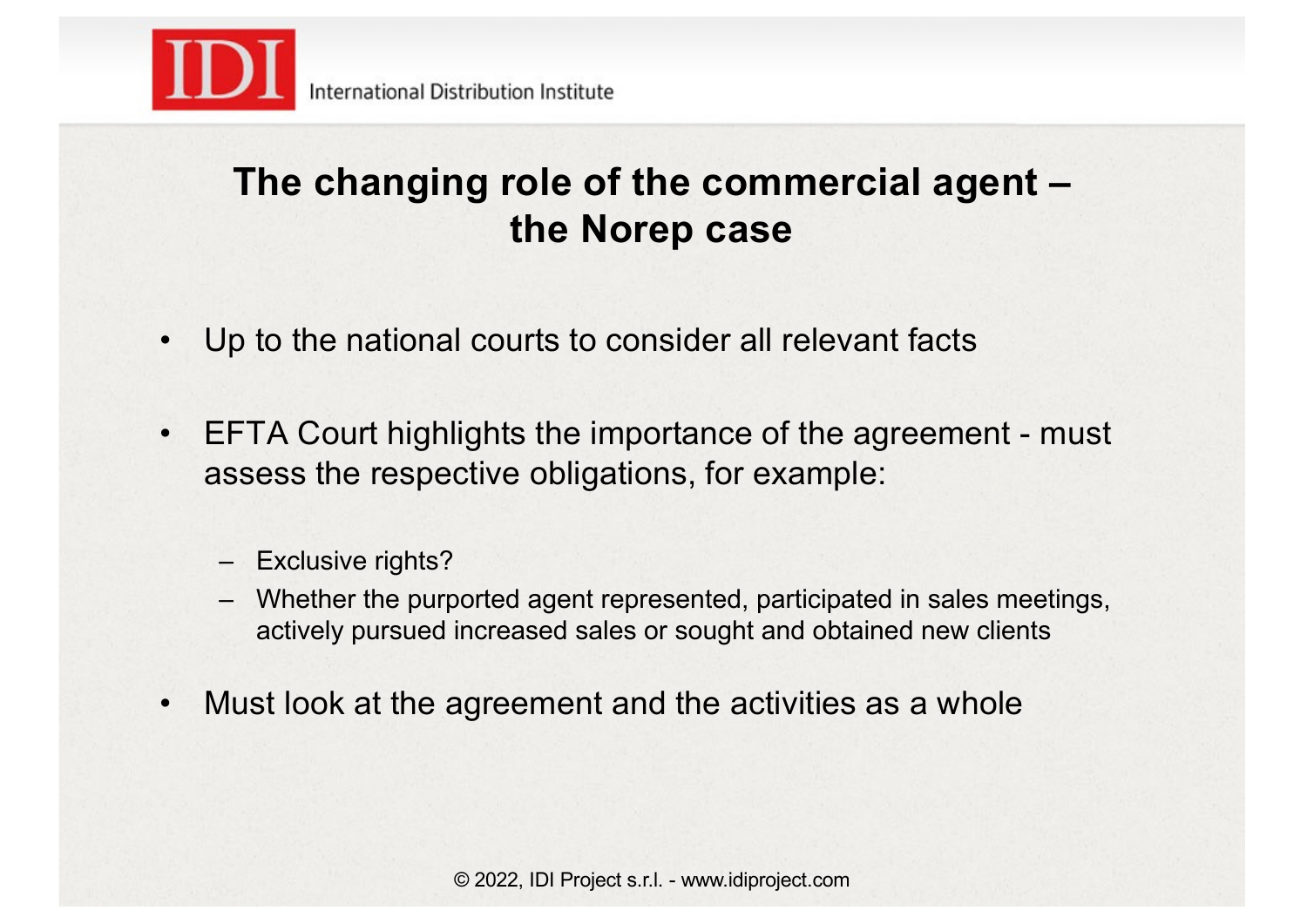

#### Other sales-related work Negotiation

Merchandising (end user marketing)

Technical assistance to customer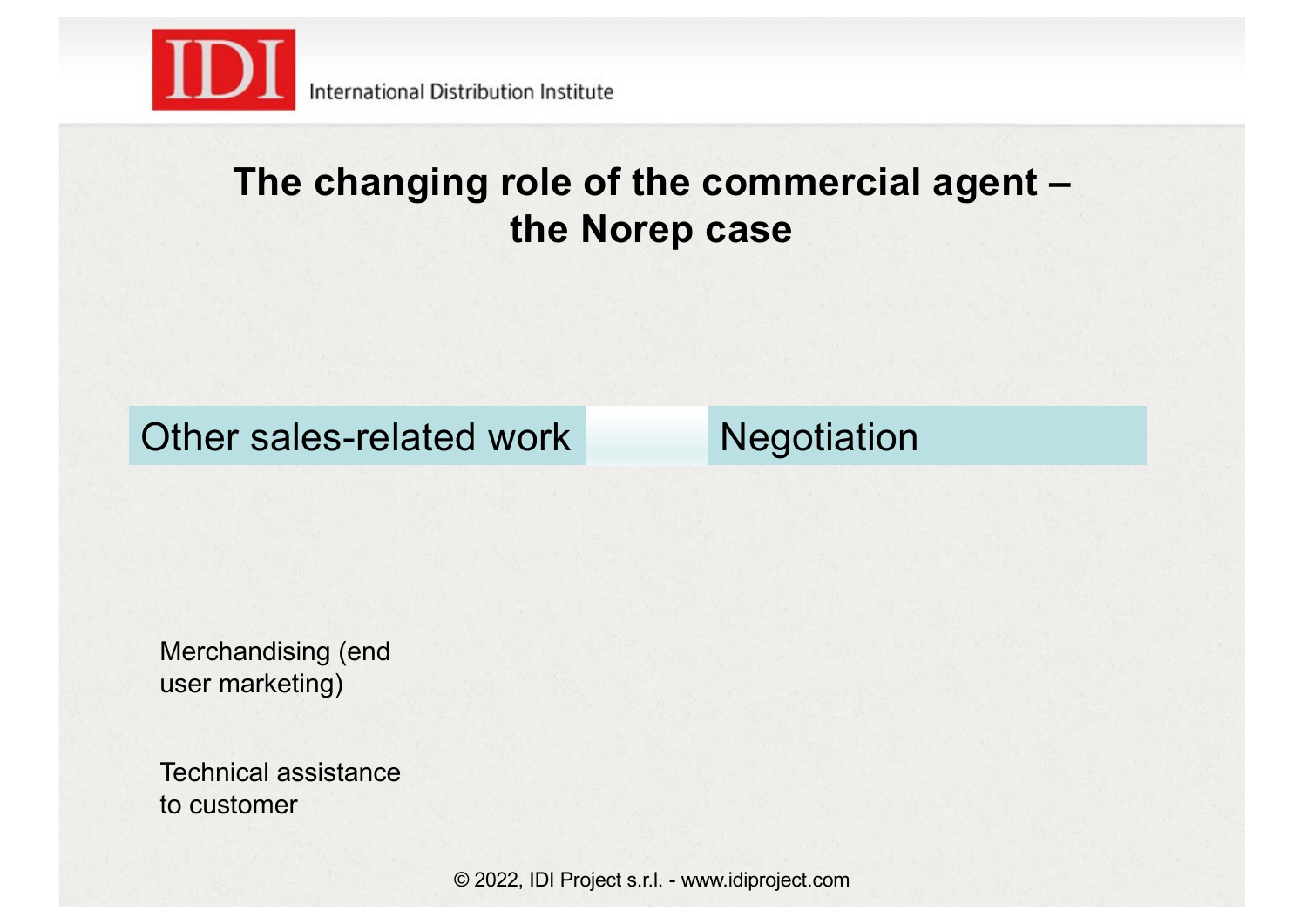

- **Mixed tasks - Zako**
- To perform other activities does not preclude that person from being classified as a 'commercial agent' provided that that fact does not prevent the former activities from being performed in an independent manner, which it is for the referring court to ascertain.
- Meaning; agent even if performing merchandising, but not agent if only performing merchandising.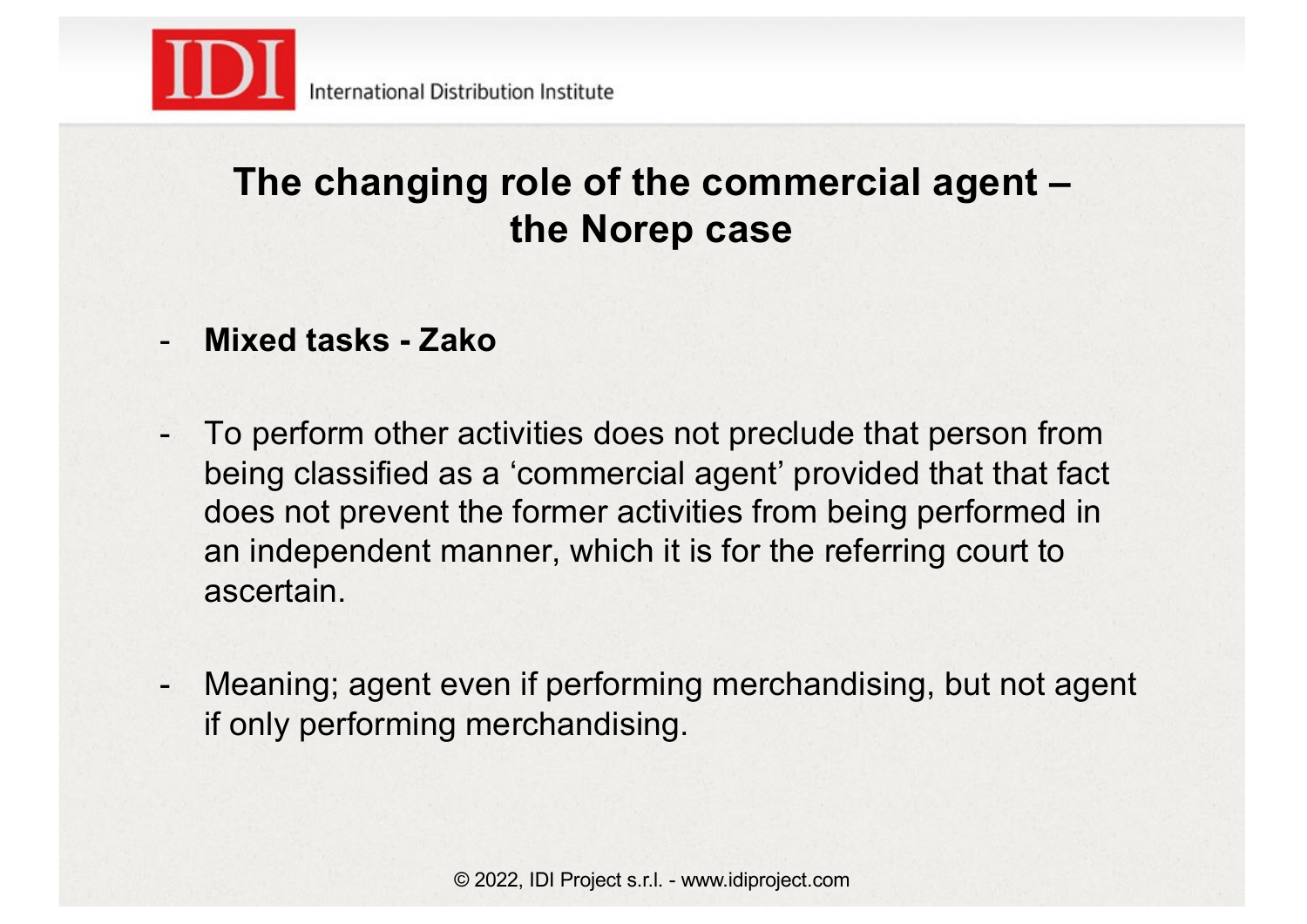

- The Norep case status:
	- Referred back to the Appeal Court (September 2022)
	- 1. Agent? (mixed role)

2. Indemnity? (how to consider if Norep has brought new customers or significantly increased business with existing when orders go directly and necessary with a central agreement between principal and chain?)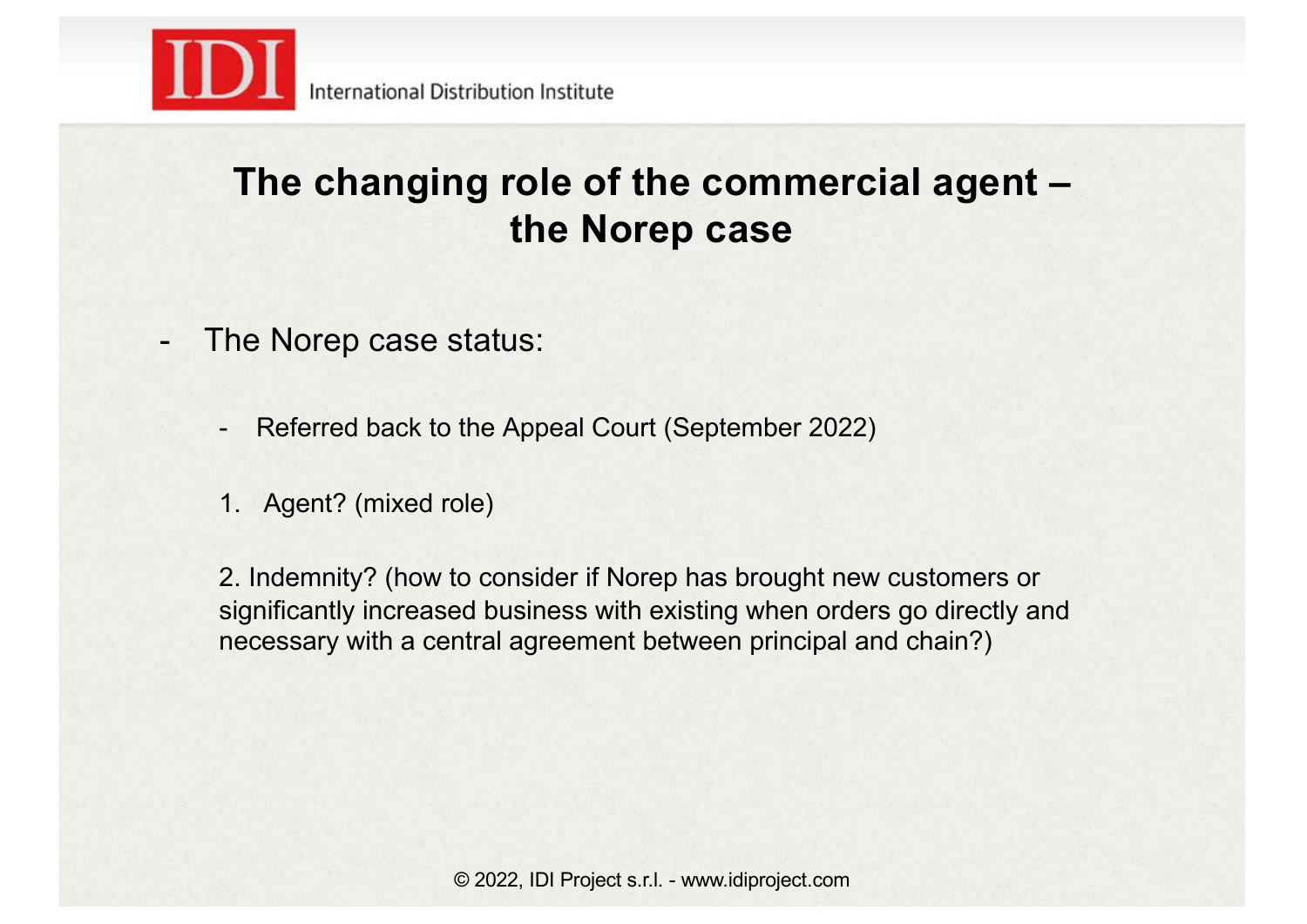

- Take-home points
- Agent perspective
- Principal perspective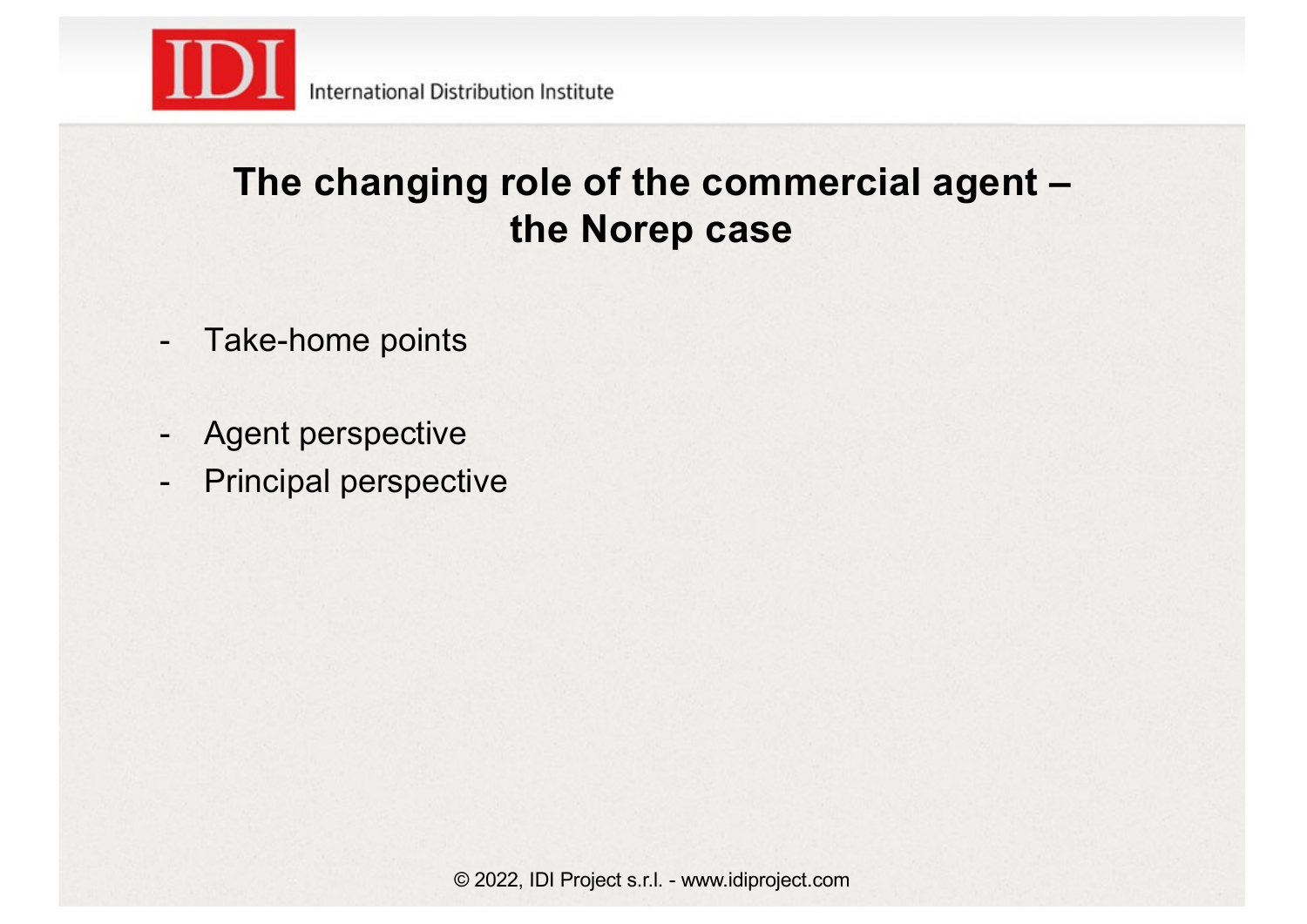

#### **Comparative approach**

Do you have any experience on this issue?